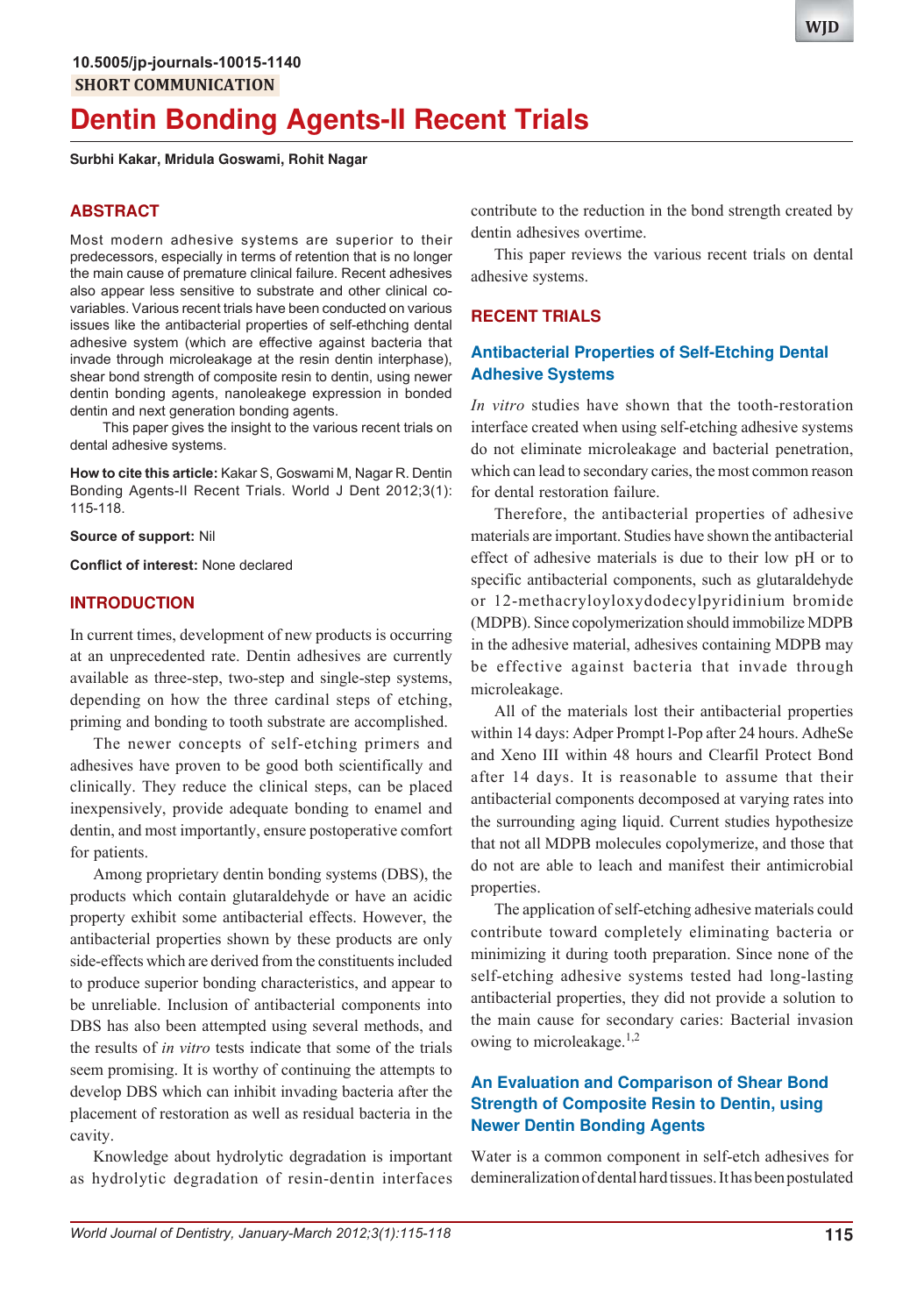that minimum bond strength of 17 to 20 MPa is needed to resist contraction forces of resin composite materials, for enamel and dentin. Clinical experiences confirm that this bond strength is sufficient for successful retention of resin restoration. All adhesive systems used achieved the optimal bond strength values for both enamel and dentin (except G Bond, which showed a slightly lower value). However, the total etch system prime and bond NT showed better bond strength, as compared to the self-etching adhesives - Clearfil S3, Xeno III, Clearfil Protect Bond and G Bond<sup>1</sup> (Table 1).

This result was in accordance with Bouillaguet et al, Chuang et al, Kerby et al, who stated that self-etching adhesives have lower bond strength as compared to total etch bonding systems. Senawongse et al, also demonstrated that two self-etching systems, One-up bond and Clearfil SE Bond demonstrated lower bond strength than the total etch system single bond. However, Kiremitci et al concluded that self-etching adhesive systems produced higher bond strength than conventional total etch systems, especially the all-in-one system, which produced the highest bond strength; whereas, Sensi et al stated that self-etch and total etch primer showed comparable dentin bond strength.

According to Hashimato et al self-etch adhesives produced thinner and shorter resin tags than those produced by phosphoric acid-etching and thus, resulted in inferior bond strength as compared to total etch adhesive systems.

Self-etching adhesive systems rely on acidic monomers to simultaneously demineralize and infiltrate enamel and dentin. This acidity must be neutralized by the mineral content of the tooth structure, to allow complete polymerization of the adhesive film. With total etch adhesive, smear layer and dissolved mineral are removed during the rinsing step. Because of some questions about residual acidity and the fact that the smear layer is not removed, the issue of long-term hydrolytic stability of the self-etching adhesive systems still remains unresolved.<sup>3,4</sup>

#### **Aging Affects Two Modes of Nanoleakage Expression in Bonded Dentin**

Nanoleakage was originally used to describe microporous zones beneath or within hybrid layer that permitted traces penetration to occur in the absence of interfacial gaps (Sano et al 1995). It occurs through submicrometer sized spaces within dentin hybrid layers where disparities existed between the depths of demineralization and monomer diffusion (Pioch et al 2001).

Water sorption into resin-dentin interfaces precedes hydrolytic degradation. We hypothesized that these processes are morphologically manifested by the uptake of ammoniacal silver nitrate, which is thought to trace hydrophilic domains and water-filled channels within matrices.

Water sorption is thought to be nonuniform and can be traced by the use of silver nitrate. Human teeth bonded with an experimental filled-adhesive were aged in artificial saliva (experimental) or nonaqueous mineral oil (control). Specimens retrieved for up to a 12-month period were immersed in 50 wt% ammoniacal silver nitrate and examined by transmission electron microscopy for identification of the changes in their silver uptake. Reticular silver deposits, initially identified within the bulk of hybrid layers in the experimental group, were gradually reduced over time, but were subsequently replaced by similar deposits that were located along the hybrid layer-adhesive interface. Silver uptake in water-binding domains of the adhesive layers increased with aging, resulting in water tree formation (Figs 1 and 2). These water-filled channels may act as potential sites for hydrolytic degradation of resin dentin bonds.



- Electrochemical oxidation of the hydrophobic polymer into
- more hydrophilic mojeties • Moisture condensation-self propagation-cable failure
- **Fig. 1:** The term 'water tree' was originated from the tree-like deterioration patterns that were found within the polyethylene insulation of underground electrical cables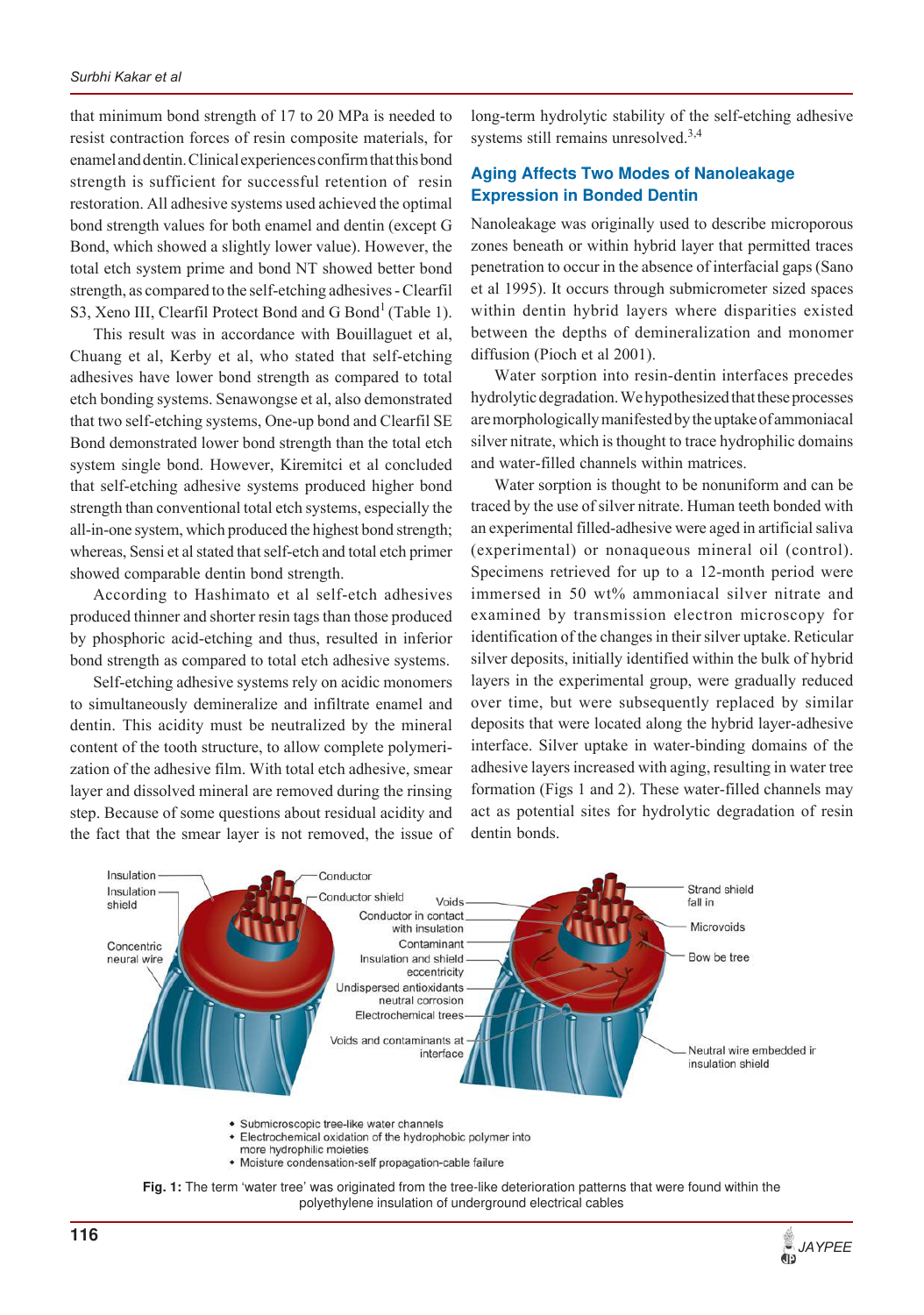



**Fig. 2:** Water tree effect

Hydrolytic degradation of resin-dentin interfaces contributes to the reduction in bond strengths created by dentin adhesives overtime (Watanabe and Nakabayashi 1993; Gwinnett and Yu 1995: Burrow et al 1996; Shono et al 1999; Armstrong et al 2001).

Hydrolytic degradation can not occur in the absence of water uptake in bonded interfaces. Water sorption is enhanced by the presence of hydrophilic and ionic resin



**Fig. 3:** Futura bond DC

monomers (Burrow et al 1999; Tanaka et al 1999), which in turn facilitates ion movement within a polymerized resin matrix (Antonucci et al 1996). To date, the morphological correlates of the time-dependent process of water sorption in resin dentin interfaces have not been elucidated. Ammoniacal silver nitrate has been recently used to trace water-filled regions and/or hydrophilic polymer domains within hybrid layers and the adhesive layers in resin-bonded dentin and enamel (Tay and Pashley 2003). These results revealed two different modes of silver tracer deposition patterns (Tay et al 2002). We hypothesize that water sorption and, subsequently, hydrolytic degradation may be reflected by the changes in uptake of ammoniacal silver nitrate within resin-dentin interfaces.5-7

# **IS THIS THE FIRST 8TH-GENERATION BOND? Futura Bond DC Dual-Cured**

• It is dual-cured and works with all light-, self- or dualcured resins

| <b>Table 1:</b> Composition of few single-step, self-etch adhesives |                                    |          |                                                                                                                                                                                                                                       |
|---------------------------------------------------------------------|------------------------------------|----------|---------------------------------------------------------------------------------------------------------------------------------------------------------------------------------------------------------------------------------------|
| Self-etch adhesive                                                  | Manufacturer                       | Type     | Composition                                                                                                                                                                                                                           |
| Prompt I-Pop                                                        | 3M-ESPE, Seefeld, Germany          | Unfilled | Water', stabilizer, parabenes; methacrylated<br>phosphoric acid esters; Auoride complex;<br>photoinitiator (BAPO)                                                                                                                     |
| Etch and prime 3.0                                                  | Dentsply, Degussa AGHanau, Germany | Unfilled | Universal: Water', ethanol, HEMA,<br>stabilizers, Catalyst: Pyrophosphate, HEMA,<br>stabilizers, photoinitiator                                                                                                                       |
| One-up<br><b>Bond F</b>                                             | Tokuyama Corp,<br>Tokyo, Japan     | Filled   | Water', MMA, HEMA; coumarin dye;<br>methacryloyloxyalkyl acid phosphate;<br>methacryloxyundecane dicarboxylic acid;<br>multifunctional methacrylic monomer;<br>fluoroaluminosilicate glass; photoinitiator<br>(aryl borate catalyst). |
| Reactmer<br><b>Bond</b>                                             | Shofu Inc, Kyoto, Japan            | Filled   | Reactmer Bond A: Water', acetone, F-PRG<br>fillers, FASG fillers, initiators (TMBA,<br>p-TSNa). Reactmer Bond B: 4-AET, 4-AETA,<br>HEMA, UDMA, photoinitiator                                                                         |

*Abbreviations*: 4-AET, 4-acryloxyethyltrimellitic acid; 4-AETA, 4-acryloxyethyltrimellitic anhydride; BAPO, bisocyl phosphine oxide; F-PRG, full reaction-type prereacted glass-ionomer filler; FASG, fluoroaluminosilicate glass; HEMA, 2-hydroxylethyl methacrylate; MMA, methyl methocrylate; p-TSNa, p-toluenesulfinic acid sodium salt; TMBA, trimethyl barbituric acid; UDMA, urethane dimethacrylate